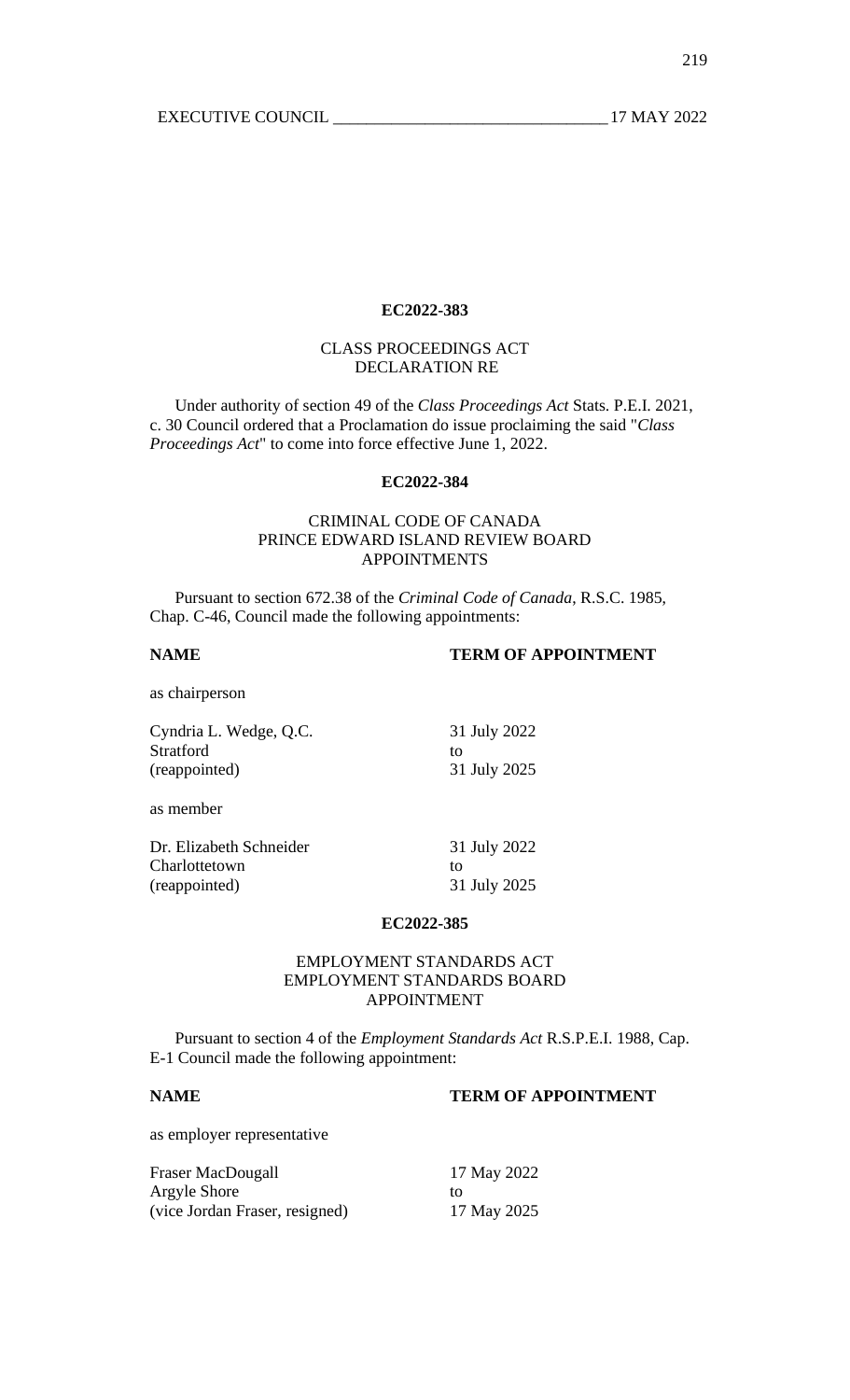## ENVIRONMENTAL PROTECTION ACT ISLAND WASTE MANAGEMENT CORPORATION APPOINTMENTS

Pursuant to section 7 of Order-in-Council EC1999-262 of 25 May 1999, as amended by Orders-in-Council EC2003-397 of 22 July 2003 and EC2007-578 of 25 September 2007, Council made the following appointments:

#### **NAME TERM OF APPOINTMENT**

as members

| Lindy McQuillan                  | 17 May 2022 |
|----------------------------------|-------------|
| Stratford                        | to          |
| (vice Gabe Keough, term expired) | 17 May 2024 |
| Lorne (Joe) MacConnell           | 17 May 2022 |
| Georgetown                       | to          |
| (reappointed)                    | 17 May 2025 |

## **EC2022-387**

## EXECUTIVE COUNCIL ACT MINISTER OF ECONOMIC GROWTH, TOURISM AND CULTURE AUTHORITY TO ENTER INTO AN AGREEMENT (AMENDMENT #3 – CONTRIBUTION AGREEMENT FOR THE DIGITAL SKILLS FOR YOUTH PROGRAM) WITH THE GOVERNMENT OF CANADA

Pursuant to clause 10(a) of the *Executive Council Act* R.S.P.E.I. 1988, Cap. E-12 Council authorized the Minister of Economic Growth, Tourism and Culture to enter into an amended contribution agreement with the Government of Canada, as represented by the Minister of Industry, for the delivery of the Digital Skills for Youth Program for the period April 1, 2020 to March 31, 2023, such as more particularly described in the draft agreement.

#### **EC2022-388**

## EXECUTIVE COUNCIL ACT MINISTER OF ECONOMIC GROWTH, TOURISM AND CULTURE AUTHORITY TO ENTER INTO AN AGREEMENT (AMENDMENT # - 6 - FOREIGN CREDENTIAL RECOGNITION PROGRAM LABOUR MARKET INTEGRATION FUNDING AGREEMENT) WITH THE GOVERNMENT OF CANADA

Pursuant to clause 10(a) of the *Executive Council Act* R.S.P.E.I. 1988, Cap. E-12, Council authorized the Minister of Economic Growth, Tourism and Culture to enter into an amended contribution agreement with the Government of Canada, as represented by the Minister of Employment and Social Development, effective upon signing until March 31, 2024, to extend the Newcomer Work Ready Project to support the labour market integration of newcomers in PEI, such as more particularly described in the draft agreement.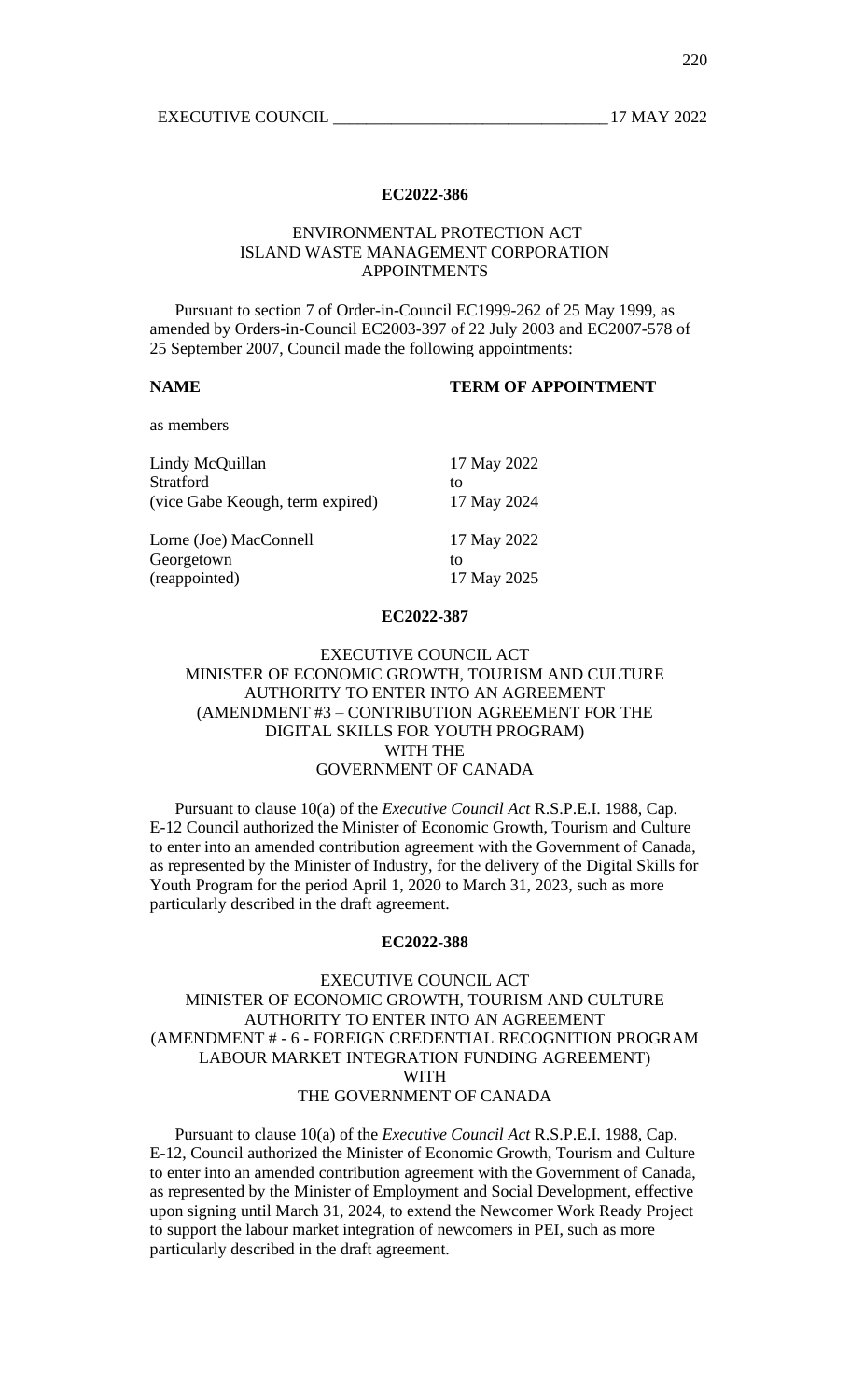## GRAIN ELEVATORS CORPORATION ACT PRINCE EDWARD ISLAND GRAIN ELEVATORS CORPORATION BOARD OF DIRECTORS APPOINTMENTS

Pursuant to section 2 of the *Grain Elevators Corporation Act* R.S.P.E.I. 1988, Cap. G-5 Council made the following appointments:

## **NAME TERM OF APPOINTMENT**

| Rollin Andrew<br>Charlottetown        | 17 May 2022<br>to |
|---------------------------------------|-------------------|
| (reappointed)                         | 17 May 2025       |
| Robert MacDonald                      | 17 May 2022       |
| <b>South Pinette</b>                  | to                |
| (vice Alvin Keenan, term expired)     | 17 May 2025       |
| Blair MacIsaac                        | 17 May 2022       |
| Souris                                | to                |
| (vice Nelson MacKinnon, term expired) | 17 May 2025       |
| Earle Smith                           | 17 May 2022       |
| Central Bedeque                       | to                |
| (reappointed)                         | 17 May 2025       |

Further, in accordance with subsection 2(3) of the said Act, Council designated Denton Ellis, of O'Leary, as President; Earle Smith to continue as Vice-President; and Rollin Andrew to continue as Secretary-Treasurer for the duration of their terms as members.

## **EC2022-390**

# JUDICATURE ACT RULES OF COURT TWENTY-SEVENTH SERIES OF AMENDMENTS TO THE 1996 CONSOLIDATION AND PUBLICATION MANNER DETERMINED

Under authority of subsection 35(1) of the *Judicature Act*, R.S.P.E.I. 1988, Cap. J-2.1, Council approved the Twenty-Seventh Series of Amendments to the 1996 Consolidated Version of the Rules of Court to come into force effective June 1, 2022, said amendments having been made by the Rules Committee at meetings held on November 16, 2021, January 24, 2022 and April 11, 2022.

Further, under authority of subsection 35(5) of the said Act, Council determined that publication of a Notice in the Royal Gazette shall be deemed to be publication of the approved Twenty-Seventh Series of Amendments to the 1996 Consolidated Version of the Rules of Court and that no further publication relating to the said amendments shall be necessary.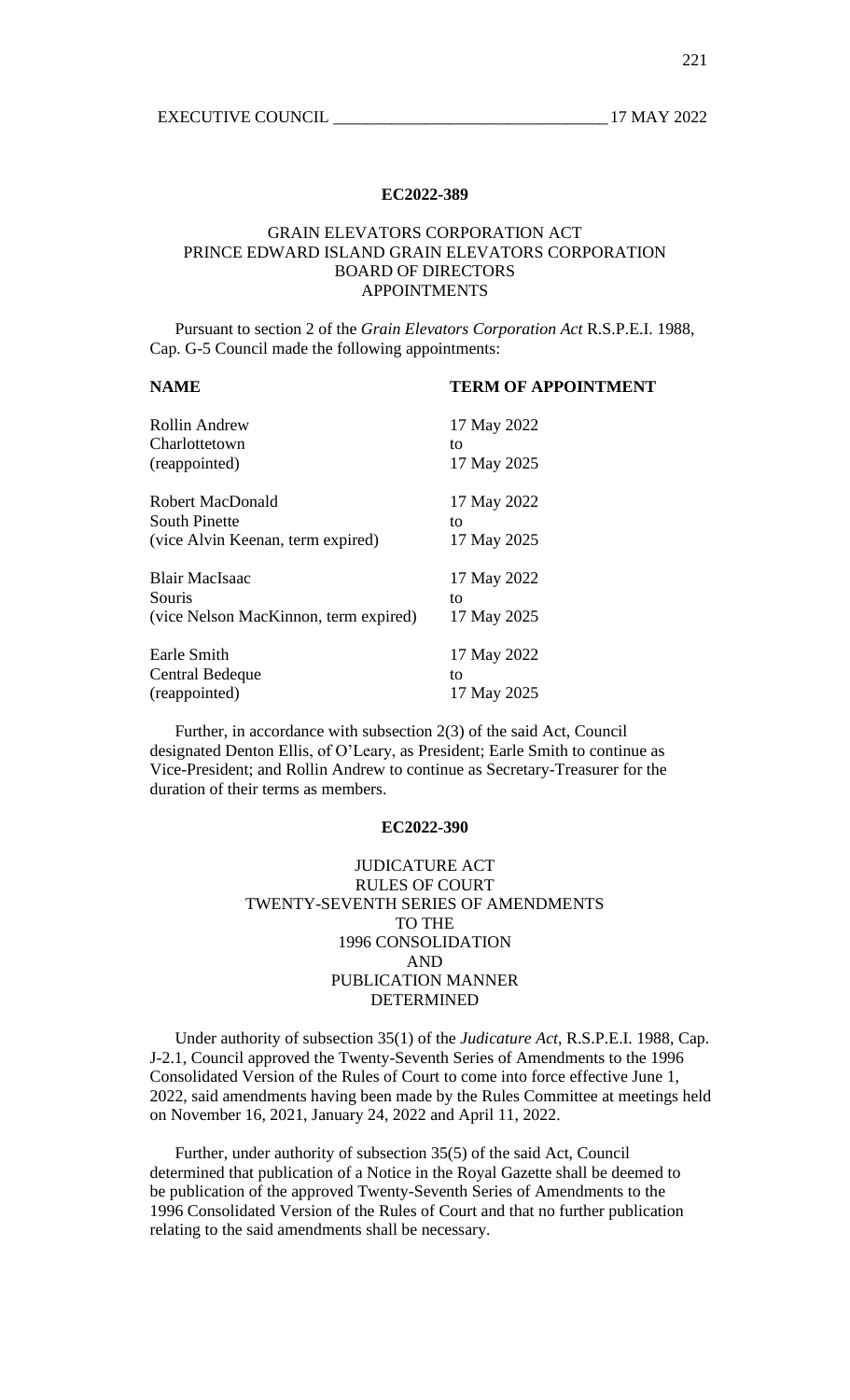## LABOUR ACT LABOUR RELATIONS BOARD APPOINTMENTS

Pursuant to subsections 3(2) and 3(2.1) of the *Labour Act* R.S.P.E.I. 1988, Cap. L-1 Council made the following appointments:

# **NAME TERM OF APPOINTMENT**

as employer representative

| Daniel Hughes<br>Morell<br>(reappointed) | 17 May 2022<br>to<br>17 May 2025 |
|------------------------------------------|----------------------------------|
| as employee representative               |                                  |
| Cathy MacKinnon                          | 17 May 2022                      |
| St. Peter's Bay                          | to                               |
| (vice Karen Tsistinas, resigned)         | 17 May 2025                      |

#### **EC2022-392**

# PRINCE EDWARD ISLAND LANDS PROTECTION ACT PETITION TO ACQUIRE A LAND HOLDING 100556 P.E.I. INC. (APPROVAL)

Pursuant to section 5 of the *Prince Edward Island Lands Protection Act* R.S.P.E.I. 1988, Cap. L-5 Council granted permission to 100556 P.E.I. Inc. of Vernon Bridge, Prince Edward Island to acquire a land holding of approximately two decimal five seven (2.57) acres of land at Point Prim, Lot 57, Queens County, Province of Prince Edward Island, being acquired from Ivy (Gillis) Smith-White of Stratford, Prince Edward Island.

#### **EC2022-393**

# PRINCE EDWARD ISLAND LANDS PROTECTION ACT PETITION TO ACQUIRE A LAND HOLDING 100556 P.E.I. INC. (APPROVAL)

Pursuant to section 5 and section 9 of the *Prince Edward Island Lands Protection Act* R.S.P.E.I. 1988, Cap. L-5 Council granted permission to 100556 P.E.I. Inc. of Vernon Bridge, Prince Edward Island to acquire a land holding of approximately forty-one decimal zero three (41.03) acres of land at Point Prim, Lot 57, Queens County, Province of Prince Edward Island, being acquired from the Estate of Elinor Gillis of Belfast, Prince Edward Island PROVIDED THAT the said real property is identified for non-development use pursuant to the Land Identification Regulations (EC606/95) made under the said Act.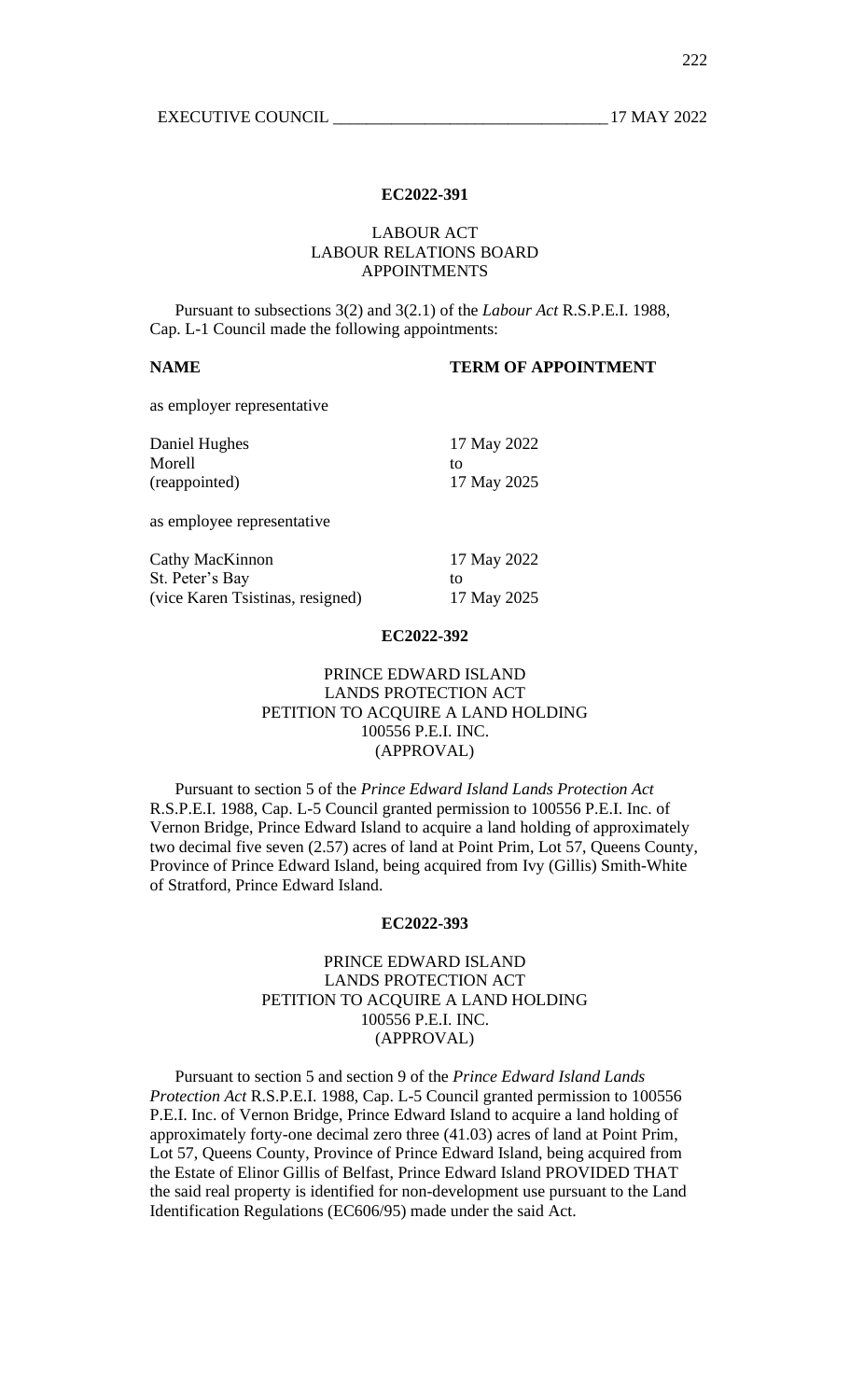# PRINCE EDWARD ISLAND LANDS PROTECTION ACT PETITION TO ACQUIRE A LAND HOLDING 102833 P.E.I. INC. (APPROVAL)

Pursuant to section 5 of the *Prince Edward Island Lands Protection Act* R.S.P.E.I. 1988, Cap. L-5 Council granted permission to 102833 P.E.I. Inc. of Cornwall, Prince Edward Island to acquire a land holding of approximately ten decimal one three (10.13) acres of land at Cornwall, Lot 32, Queens County, Province of Prince Edward Island, being acquired from Curtis MacMillan and Theresa MacMillan, both of Cornwall, Prince Edward Island.

## **EC2022-395**

# PRINCE EDWARD ISLAND LANDS PROTECTION ACT PETITION TO ACQUIRE A LAND HOLDING BARNONE (2021) INC. (APPROVAL)

Pursuant to section 5 and section 9 of the *Prince Edward Island Lands Protection Act* R.S.P.E.I. 1988, Cap. L-5 Council granted permission to Barnone (2021) Inc. of Borden-Carleton, Prince Edward Island to acquire a land holding of approximately thirty-two (32) acres of land at Rose Valley, Lot 67, Queens County, Province of Prince Edward Island, being acquired from H. Don Campbell and Sheri E. Campbell, both of Rose Valley, Prince Edward Island SUBJECT TO the condition that the said real property not be subdivided. The condition preventing subdivision shall be binding on the said Barnone (2021) Inc. and on all successors in title.

## **EC2022-396**

## PRINCE EDWARD ISLAND LANDS PROTECTION ACT PETITION TO ACQUIRE A LAND HOLDING CEDAR GROVE FARMS (APPROVAL)

Pursuant to section 5 of the *Prince Edward Island Lands Protection Act* R.S.P.E.I. 1988, Cap. L-5 Council granted permission to Cedar Grove Farms of Grand River, Prince Edward Island to acquire a land holding of approximately one decimal zero seven (1.07) acres of land at Grand River, Lot 14, Prince County, Province of Prince Edward Island, being acquired from Thomas Carl MacLellan of Richmond, Prince Edward Island.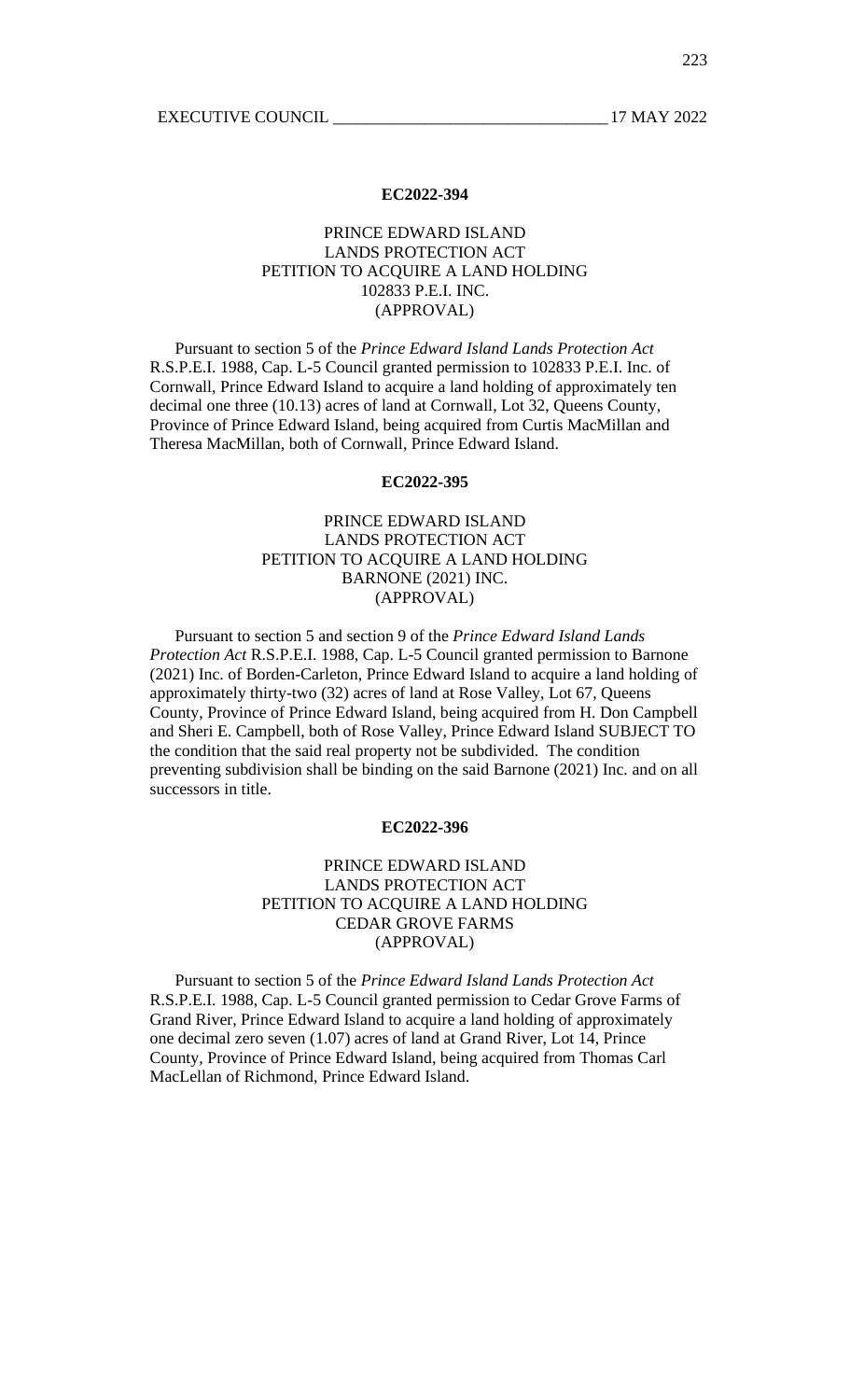# PRINCE EDWARD ISLAND LANDS PROTECTION ACT PETITION TO ACQUIRE A LAND HOLDING FOURWORD INVESTMENT GROUP INC. (APPROVAL)

Pursuant to section 5 of the *Prince Edward Island Lands Protection Act* R.S.P.E.I. 1988, Cap. L-5 Council granted permission to Fourword Investment Group Inc. of Stratford, Prince Edward Island to acquire a land holding of approximately one decimal one seven (1.17) acres of land at Stratford, Lot 48, Queens County, Province of Prince Edward Island, being acquired from Hartzen Consulting Ltd. of Edmonton, Alberta.

## **EC2022-398**

# PRINCE EDWARD ISLAND LANDS PROTECTION ACT PETITION TO ACQUIRE A LAND HOLDING HARTINK FARMS INC. (APPROVAL)

Pursuant to section 5 of the *Prince Edward Island Lands Protection Act* R.S.P.E.I. 1988, Cap. L-5 Council granted permission to Hartink Farms Inc. of Kingston, Prince Edward Island to acquire an interest, by way of share purchase, in a land holding of approximately two hundred eighty-four (284) acres of land at Kingston, Lot 31, Queens County, Province of Prince Edward Island, being acquired from Theodore Hogeterp and Rosalie Hogeterp, both of Kingston, Prince Edward Island.

#### **EC2022-399**

# PRINCE EDWARD ISLAND LANDS PROTECTION ACT PETITION TO ACQUIRE A LAND HOLDING ISLAND NATURE TRUST (APPROVAL)

Pursuant to section 5 and section 9 of the *Prince Edward Island Lands Protection Act* R.S.P.E.I. 1988, Cap. L-5 Council granted permission to Island Nature Trust of Charlottetown, Prince Edward Island to acquire a land holding of approximately seventy-four (74) acres of land at Poplar Grove, Lot 11, Prince County, Province of Prince Edward Island, being acquired from the Estate of Wendell Dawson of Charlottetown, Prince Edward Island PROVIDED THAT the said real property is identified for non-development use pursuant to the Land Identification Regulations (EC606/95) made under the said Act.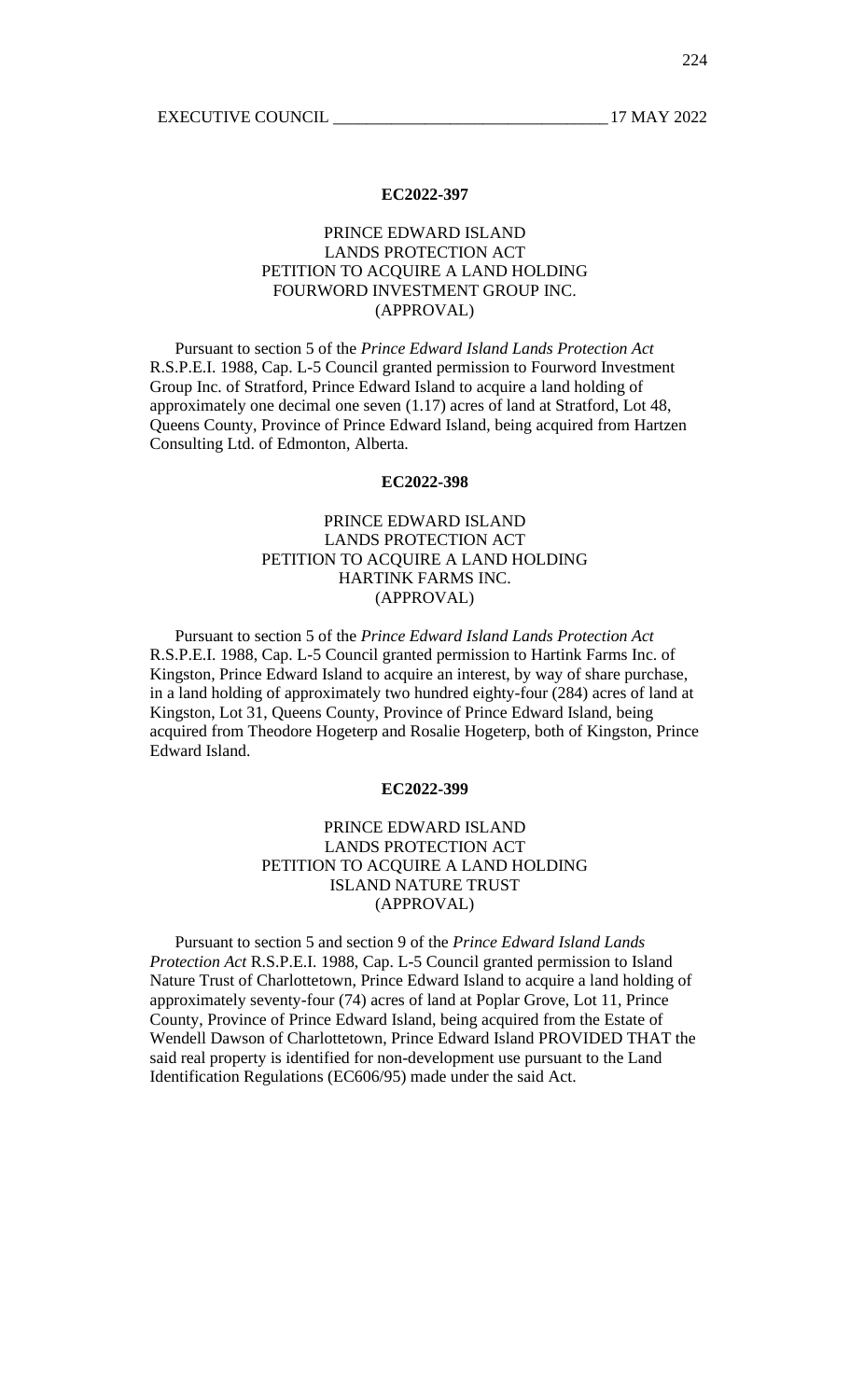# PRINCE EDWARD ISLAND LANDS PROTECTION ACT PETITION TO ACQUIRE A LAND HOLDING MARWOOD PROPERTIES INC. (APPROVAL)

Pursuant to section 5 of the *Prince Edward Island Lands Protection Act* R.S.P.E.I. 1988, Cap. L-5 Council granted permission to Marwood Properties Inc. of Brudenell, Prince Edward Island to acquire a land holding of approximately four decimal three seven (4.37) acres of land at Murray River, Lot 64, Kings County, Province of Prince Edward Island, being acquired from Shelley Ledrew and Harry Herring, both of Moncton, New Brunswick.

### **EC2022-401**

# PRINCE EDWARD ISLAND LANDS PROTECTION ACT PETITION TO ACQUIRE A LAND HOLDING RIVER RESORTS LTD. (APPROVAL)

Pursuant to section 5 and section 9 of the *Prince Edward Island Lands Protection Act* R.S.P.E.I. 1988, Cap. L-5 Council granted permission to River Resorts Ltd. of Charlottetown, Prince Edward Island to acquire a land holding of approximately seven decimal two four (7.24) acres of land at Canavoy, Lot 38, Kings County, Province of Prince Edward Island, being acquired from Matthew Colby Rogerson and Janalea Marie Rogerson, both of Mount Stewart, Prince Edward Island PROVIDED THAT the said real property is identified for non-development use pursuant to the Land Identification Regulations (EC606/95) made under the said Act.

# **EC2022-402**

## PRINCE EDWARD ISLAND LANDS PROTECTION ACT PETITION TO ACQUIRE A LAND HOLDING SANDSPIT ENTERTAINMENT LTD. (APPROVAL)

Pursuant to section 5 of the *Prince Edward Island Lands Protection Act* R.S.P.E.I. 1988, Cap. L-5 Council granted permission to Sandspit Entertainment Ltd. of Hunter River, Prince Edward Island to acquire an interest, by way of share purchase, in a land holding of approximately forty-eight decimal one (48.1) acres of land at Stanley Bridge, Lot 22, Queens County, Province of Prince Edward Island, being acquired from Patricia Bourne and Barton Bourne, both of Kensington, Prince Edward Island.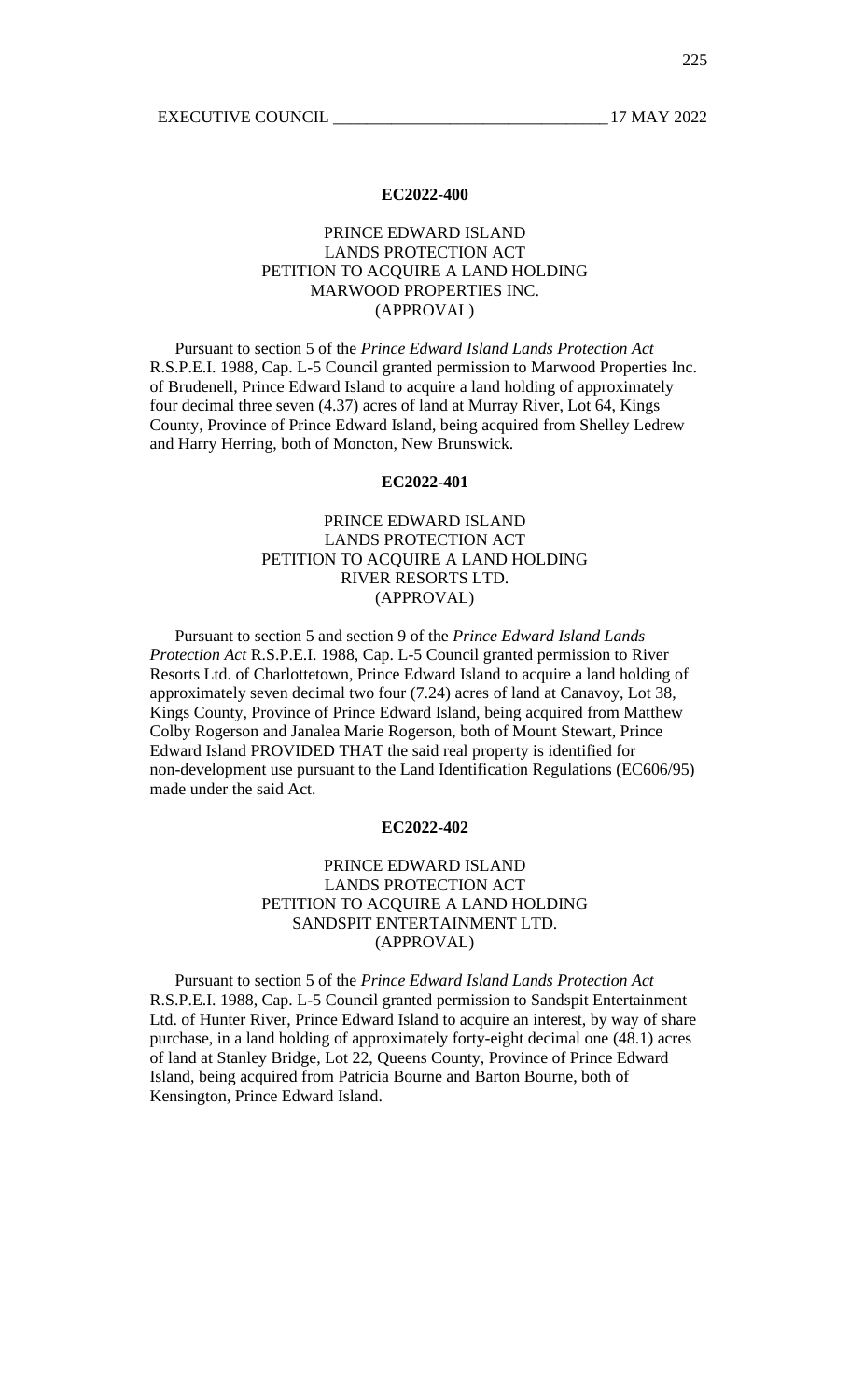# PRINCE EDWARD ISLAND LANDS PROTECTION ACT PETITION TO ACQUIRE A LAND HOLDING SPLENDID HOLDINGS LTD. (APPROVAL)

Pursuant to section 5 of the *Prince Edward Island Lands Protection Act* R.S.P.E.I. 1988, Cap. L-5 Council granted permission to Splendid Holdings Ltd. of New Haven, Prince Edward Island to acquire a land holding of approximately two decimal five (2.5) acres of land at Riverdale, Lot 30, Queens County, Province of Prince Edward Island, being acquired from William Dowling and Dianne Dowling, both of Bonshaw, Prince Edward Island.

## **EC2022-404**

# PRINCE EDWARD ISLAND LANDS PROTECTION ACT PETITION TO ACQUIRE A LAND HOLDING SUMMERSIDE SELF STORAGE LTD. (APPROVAL)

Pursuant to section 5 of the *Prince Edward Island Lands Protection Act* R.S.P.E.I. 1988, Cap. L-5 Council granted permission to Summerside Self Storage Ltd. of Summerside, Prince Edward Island to acquire a land holding of approximately two decimal five (2.5) acres of land at Summerside, Lot 17, Prince County, Province of Prince Edward Island, being acquired from G. Morris Caseley of Summerside, Prince Edward Island.

## **EC2022-405**

# PRINCE EDWARD ISLAND LANDS PROTECTION ACT APPLICATION TO LEASE LAND G. MORRIS CASELEY LTD. (TO RESCIND)

Council, having under consideration Order-in-Council EC2007-775 of December 18, 2007, rescinded the said Order forthwith, thus rescinding permission for G. Morris Caseley Ltd. of Summerside, Prince Edward Island to acquire, by lease, an interest in a land holding or land holdings of up to two hundred and four decimal seven (204.7) acres of land as part of the said corporation's aggregate land holdings.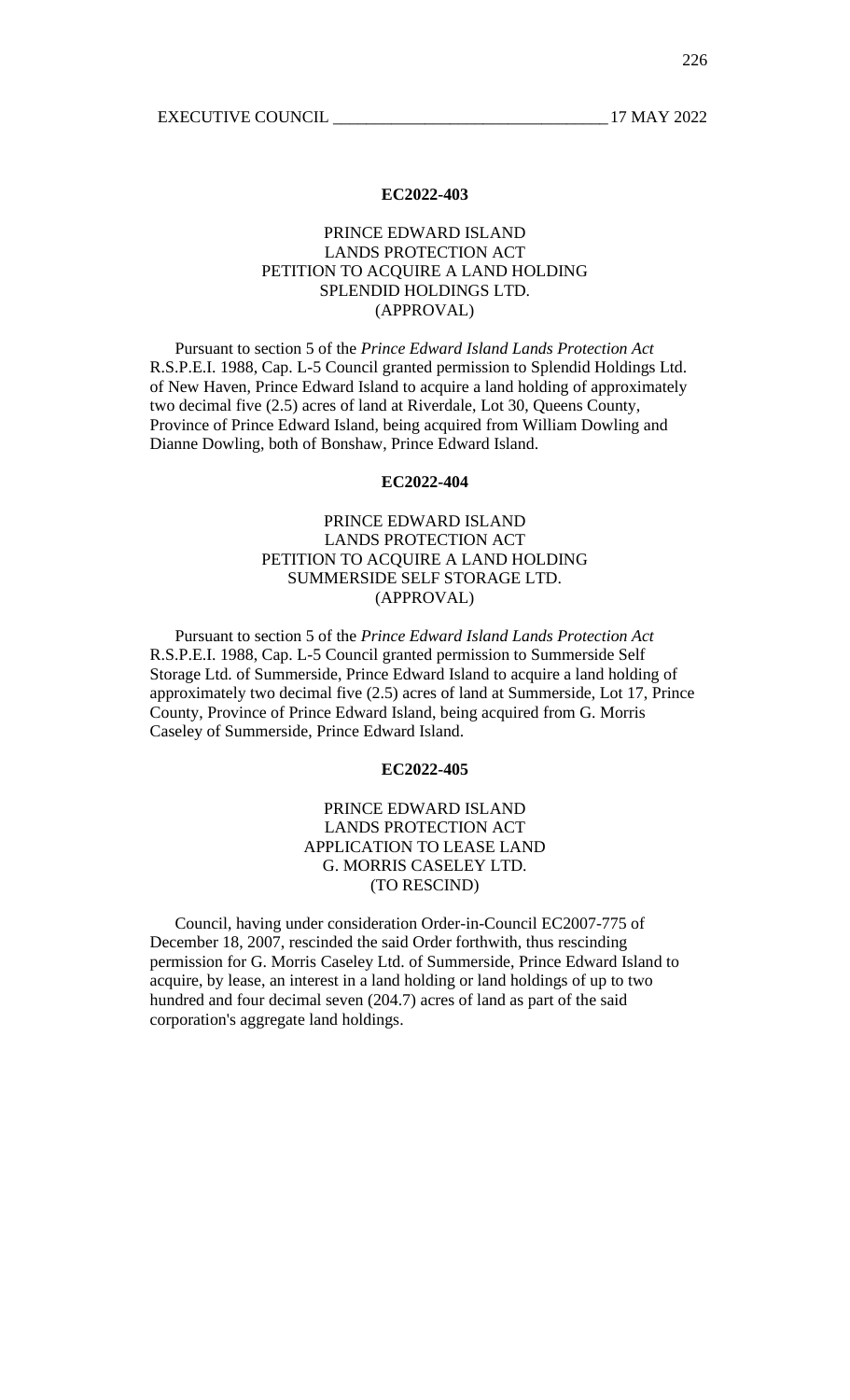# PRINCE EDWARD ISLAND LANDS PROTECTION ACT PETITION TO ACQUIRE A LAND HOLDING JOHN L. BRAGG (APPROVAL)

Pursuant to section 4 of the *Prince Edward Island Lands Protection Act* R.S.P.E.I. 1988, Cap. L-5 Council granted permission to John L. Bragg of Collingwood, Nova Scotia to acquire an interest in a land holding of approximately seven decimal two four (7.24) acres of land at Canavoy, Lot 38, Kings County, Province of Prince Edward Island, being acquired from Matthew Colby Rogerson and Janalea Marie Rogerson, both of Mount Stewart, Prince Edward Island .

#### **EC2022-407**

# PRINCE EDWARD ISLAND LANDS PROTECTION ACT PETITION TO ACQUIRE A LAND HOLDING MELANIE CARON (APPROVAL)

Pursuant to section 4 of the *Prince Edward Island Lands Protection Act* R.S.P.E.I. 1988, Cap. L-5 Council granted permission to Melanie Caron of Courtice, Ontario to acquire an interest in a land holding of approximately thirtytwo (32) acres of land at Rose Valley, Lot 67, Queens County, Province of Prince Edward Island, being acquired from H. Don Campbell and Sheri E. Campbell, both of Rose Valley, Prince Edward Island.

### **EC2022-408**

# PRINCE EDWARD ISLAND LANDS PROTECTION ACT PETITION TO ACQUIRE A LAND HOLDING GERRIT HARTINK AND RIANNE HARTINK-SPIEKER (APPROVAL)

Pursuant to section 4 of the *Prince Edward Island Lands Protection Act* R.S.P.E.I. 1988, Cap. L-5 Council granted permission to Gerrit Hartink and Rianne Hartink-Spieker, both of Hall, Netherlands to acquire a land holding of approximately one decimal two one (1.21) acres of land at Kingston, Lot 31, Queens County, Province of Prince Edward Island, being acquired from Theodore Hogeterp and Rosalie Hogeterp, both of Kingston, Prince Edward Island.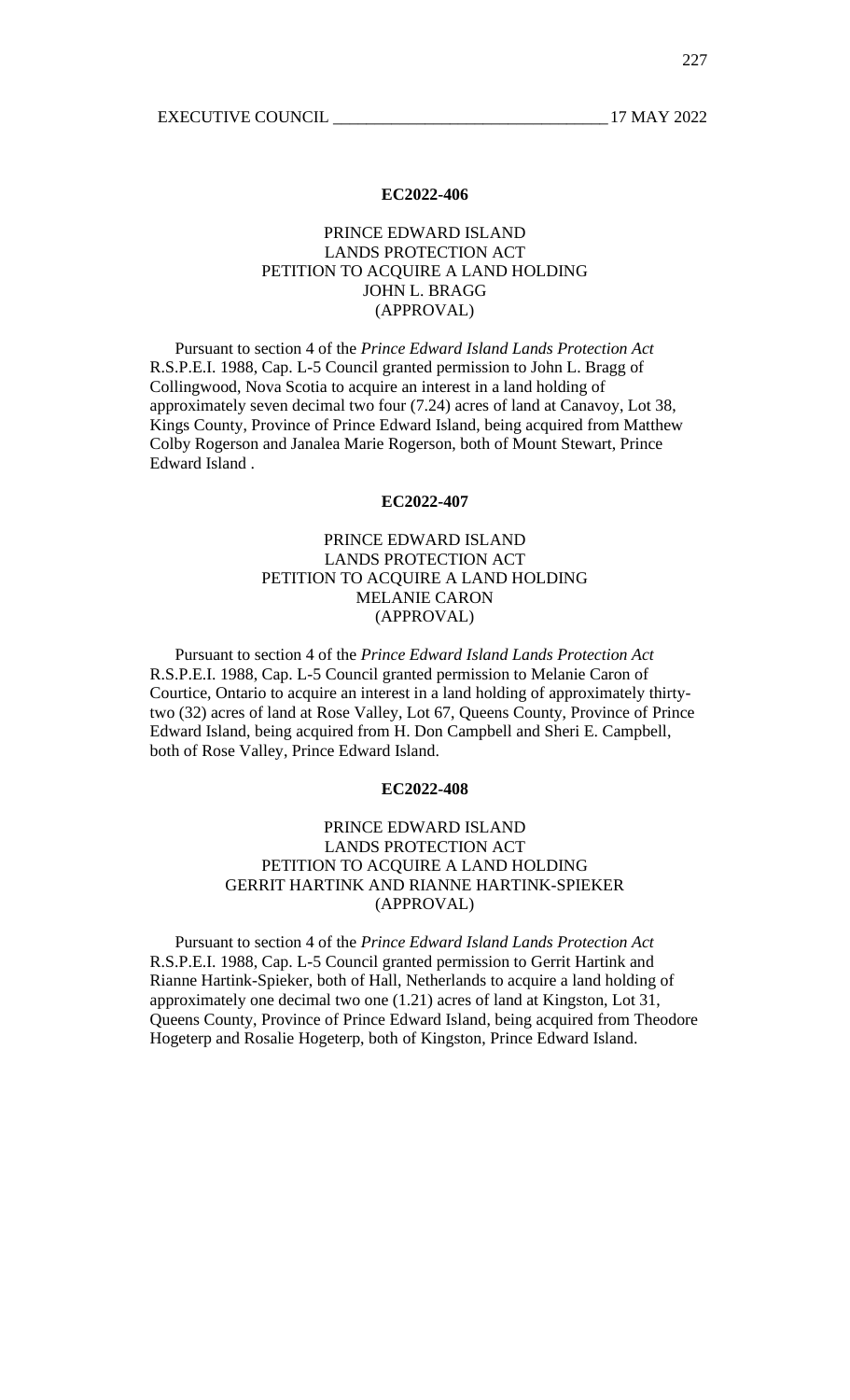# PRINCE EDWARD ISLAND LANDS PROTECTION ACT PETITION TO ACQUIRE A LAND HOLDING GERRIT HARTINK AND RIANNE HARTINK-SPIEKER (APPROVAL)

Pursuant to section 4 of the *Prince Edward Island Lands Protection Act* R.S.P.E.I. 1988, Cap. L-5 Council granted permission to Gerrit Hartink and Rianne Hartink-Spieker, both of Hall, Netherlands to acquire an interest in a land holding of approximately two hundred eighty-four (284) acres of land at Kingston, Lot 31, Queens County, Province of Prince Edward Island, being acquired from Theodore Hogeterp and Rosalie Hogeterp, both of Kingston, Prince Edward Island.

## **EC2022-410**

# PRINCE EDWARD ISLAND LANDS PROTECTION ACT PETITION TO ACQUIRE A LAND HOLDING PETER JELLEY, JOHN JELLEY AND ELIZABETH JELLEY (APPROVAL)

Pursuant to section 4 of the *Prince Edward Island Lands Protection Act* R.S.P.E.I. 1988, Cap. L-5 Council granted permission to Peter Jelley of Toronto, Ontario; and John Jelley and Elizabeth Jelley, both of Moncton, New Brunswick to acquire an interest in a land holding of approximately forty-eight decimal one (48.1) acres of land at Stanley Bridge, Lot 22, Queens County, Province of Prince Edward Island, being acquired from Patricia Bourne and Barton Bourne, both of Kensington, Prince Edward Island.

## **EC2022-411**

# PRINCE EDWARD ISLAND LANDS PROTECTION ACT PETITION TO ACQUIRE A LAND HOLDING BRAD METCALFE AND JUSTYNA METCALFE (DENIAL)

Council, having under consideration an application (#N6315) for acquisition of a land holding under authority of section 4 of the *Prince Edward Island Lands Protection Act* R.S.P.E.I. 1988, Cap L-5, denied permission to Brad Metcalfe and Justyna Metcalfe, both of Nestleton, Ontario to acquire a land holding of approximately one hundred (100) acres of land at Little Pond, Lot 56, Kings County, currently owned by John B. Blackett of Souris, Prince Edward Island.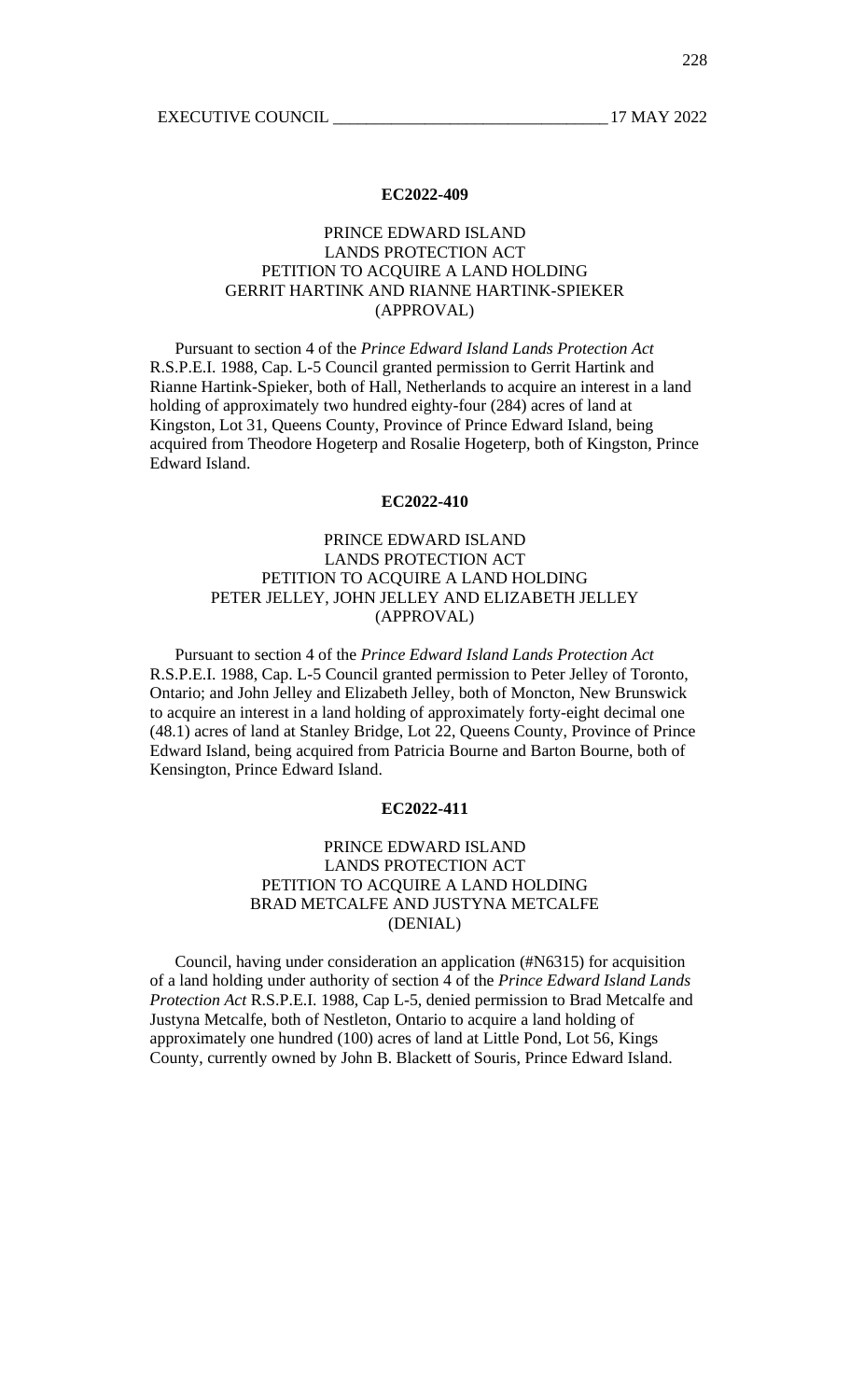# PRINCE EDWARD ISLAND LANDS PROTECTION ACT PETITION TO ACQUIRE A LAND HOLDING CORNELIS MORSINK AND MARGARET VAN HELVOORT (APPROVAL)

Pursuant to section 4 of the *Prince Edward Island Lands Protection Act* R.S.P.E.I. 1988, Cap. L-5 Council granted permission to Cornelis Morsink and Margaret Van Helvoort, both of Stirling, Ontario to acquire a land holding of approximately four decimal seven (4.7) acres of land at Kingsboro, Lot 47, Kings County, Province of Prince Edward Island, being acquired from Corey Ross of North Granville, Prince Edward Island.

## **EC2022-413**

# PRINCE EDWARD ISLAND LANDS PROTECTION ACT PETITION TO ACQUIRE A LAND HOLDING THOMAS VANDEBURIE AND ALICE BAUJET (APPROVAL)

Pursuant to section 4 and section 9 of the *Prince Edward Island Lands Protection Act* R.S.P.E.I. 1988, Cap. L-5 Council granted permission to Thomas Vandeburie and Alice Baujet, both of Toronto, Ontario to acquire a land holding of approximately three decimal four (3.4) acres of land at Cardigan, Lot 53, Kings County, Province of Prince Edward Island, being acquired from Suzanne Sarah Peters of Napanee, Ontario PROVIDED THAT the said real property is identified for non-development use pursuant to the Land Identification Regulations (EC606/95) made under the said Act.

## **EC2022-414**

# PRINCE EDWARD ISLAND LANDS PROTECTION ACT PROPERTY NO. 1033737, LOT 23, QUEENS COUNTY IDENTIFICATION FOR NON-DEVELOPMENT USE AMENDMENT

Pursuant to subsection 9(2) of the *Prince Edward Island Lands Protection Act* R.S.P.E.I. 1988, Cap. L-5, Council amended the condition of non-development use made pursuant to section 2 of the Land Identification Regulations (EC606/95) in respect of approximately forty-four decimal zero five (44.05) acres of land, being Provincial Property No. 1033737 located at Greenvale, Lot 23, Queens County, Prince Edward Island and currently owned by J. Wolters Inc. of Hunter River, Prince Edward Island.

Council noted that this amendment will enable subdivision of a parcel of land of approximately three decimal four one (3.41) acres for residential use and determined that following subdivision, identification for non-development use shall continue to apply to the remaining land.

This Order-in-Council comes into force on May 17, 2022.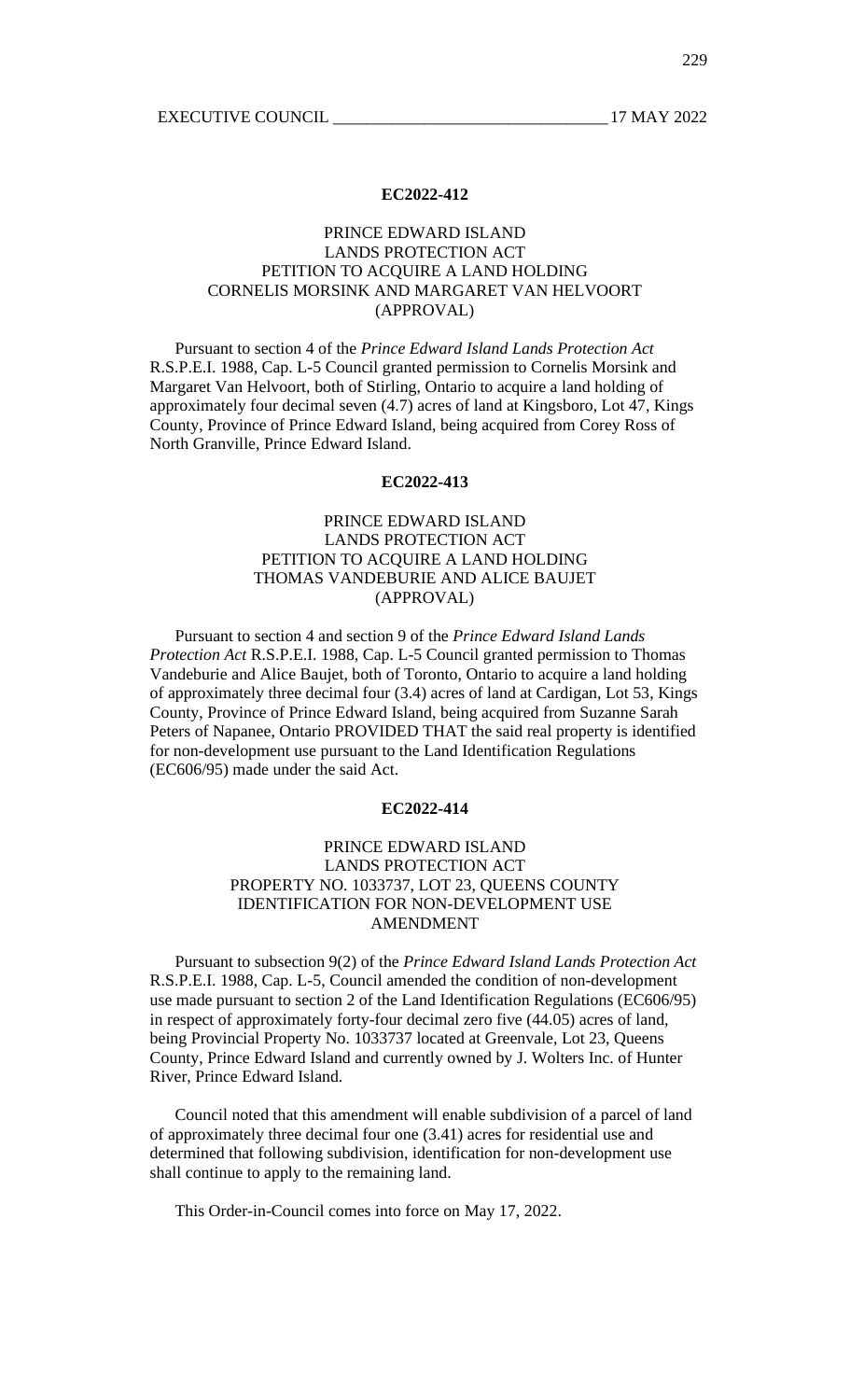# PRINCE EDWARD ISLAND LANDS PROTECTION ACT PROPERTY NO. 154526, LOT 55, KINGS COUNTY IDENTIFICATION FOR NON-DEVELOPMENT USE AMENDMENT

Pursuant to subsection 9(2) of the *Prince Edward Island Lands Protection Act* R.S.P.E.I. 1988, Cap. L-5, Council amended the condition of non-development use made pursuant to section 2 of the Land Identification Regulations (EC606/95) in respect of approximately sixty-six decimal five (66.5) acres of land, being Provincial Property No. 154526 located at Poplar Point, Lot 55, Kings County, Prince Edward Island and currently owned by Amos Keupfer of Dundas, Prince Edward Island.

Council noted that this amendment will enable subdivision of a parcel of land of approximately one (1) acre for residential use and determined that following subdivision, identification for non-development use shall continue to apply to the remaining land.

This Order-in-Council comes into force on May 17, 2022.

## **EC2022-416**

# PRINCE EDWARD ISLAND LANDS PROTECTION ACT PROPERTY NO. 1067891, LOT 13, PRINCE COUNTY IDENTIFICATION FOR NON-DEVELOPMENT USE AMENDMENT

Pursuant to subsection 9(2) of the *Prince Edward Island Lands Protection Act* R.S.P.E.I. 1988, Cap. L-5, Council amended the condition of non-development use made pursuant to section 2 of the Land Identification Regulations (EC606/95) in respect of approximately twenty-two decimal five (22.5) acres of land, being Provincial Property No. 1067891 located at Tyne Valley, Lot 13, Prince County, Prince Edward Island and currently owned by Trout River Farms Ltd. of Tyne Valley, Prince Edward Island.

Council noted that this amendment will enable subdivision of a parcel of land of approximately zero decimal four eight (0.48) acres for residential use SUBJECT TO the subdivided parcel being appended to Provincial Property No. 615161 and determined that following subdivision, identification for nondevelopment use shall continue to apply to the remaining land.

This Order-in-Council comes into force on May 17, 2022.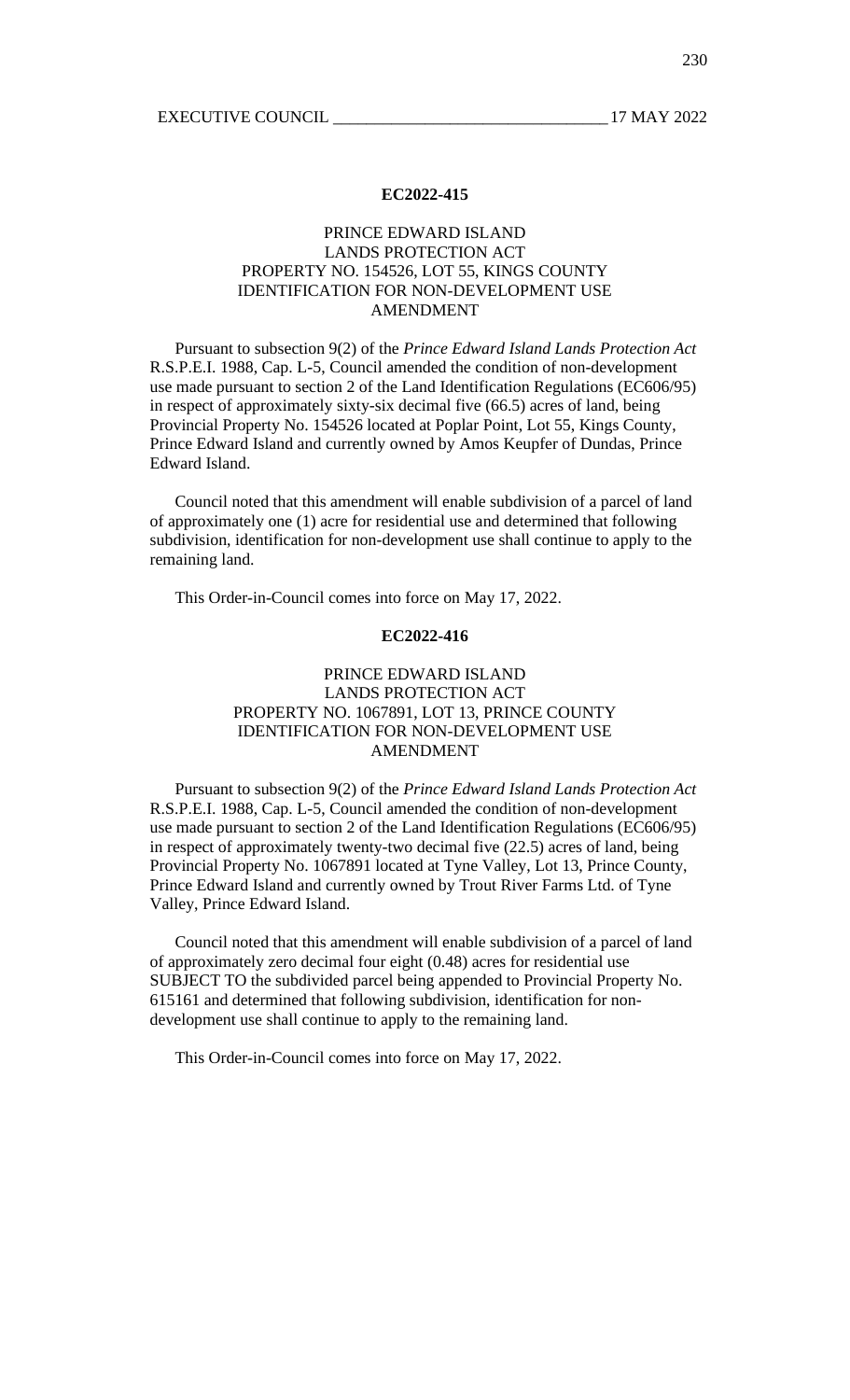## PROVINCIAL EMBLEMS AND HONOURS ACT ORDER OF PRINCE EDWARD ISLAND ADVISORY COUNCIL APPOINTMENT

Pursuant to clause 6(2)(d) of the *Provincial Emblems and Honours Act* R.S.P.E.I. 1988, Cap. P-26.1, Council made the following appointment:

# **NAME TERM OF APPOINTMENT**

for Kings County

Heather Mullen 17 May 2022 Canavoy to to the contract of the contract of the contract of the contract of the contract of the contract of the contract of the contract of the contract of the contract of the contract of the contract of the contract of (reappointed) 17 May 2025

## **EC2022-418**

## POLICE ACT DEPUTY POLICE COMMISSIONER APPOINTMENT

Pursuant to subsection 16(2) of the *Police Act*, R.S.P.E.I. 1988, Cap. P-11.1, Council appointed Pamela Stewart, of Charlottetown as Deputy Police Commissioner for the term of May 17, 2022 to May 17, 2027.

## **EC2022-419**

# REGULATED HEALTH PROFESSIONS ACT COUNCIL OF THE COLLEGE OF COUNSELLING THERAPY OF PRINCE EDWARD ISLAND APPOINTMENT

Pursuant to subsection 7(4)(b) of the *Regulated Health Professions Act* R.S.P.E.I. 1988, Cap. R-10.1, Council made the following appointment to the Council of the College of Counselling Therapy of Prince Edward Island:

## **NAME TERM OF APPOINTMENT**

Cheryl Dalziel 17 May 2022 Rustico to to to the contract of the contract of the contract of the contract of the contract of the contract of the contract of the contract of the contract of the contract of the contract of the contract of the contract (vice Cheryl McNeill, revoked) 17 May 2025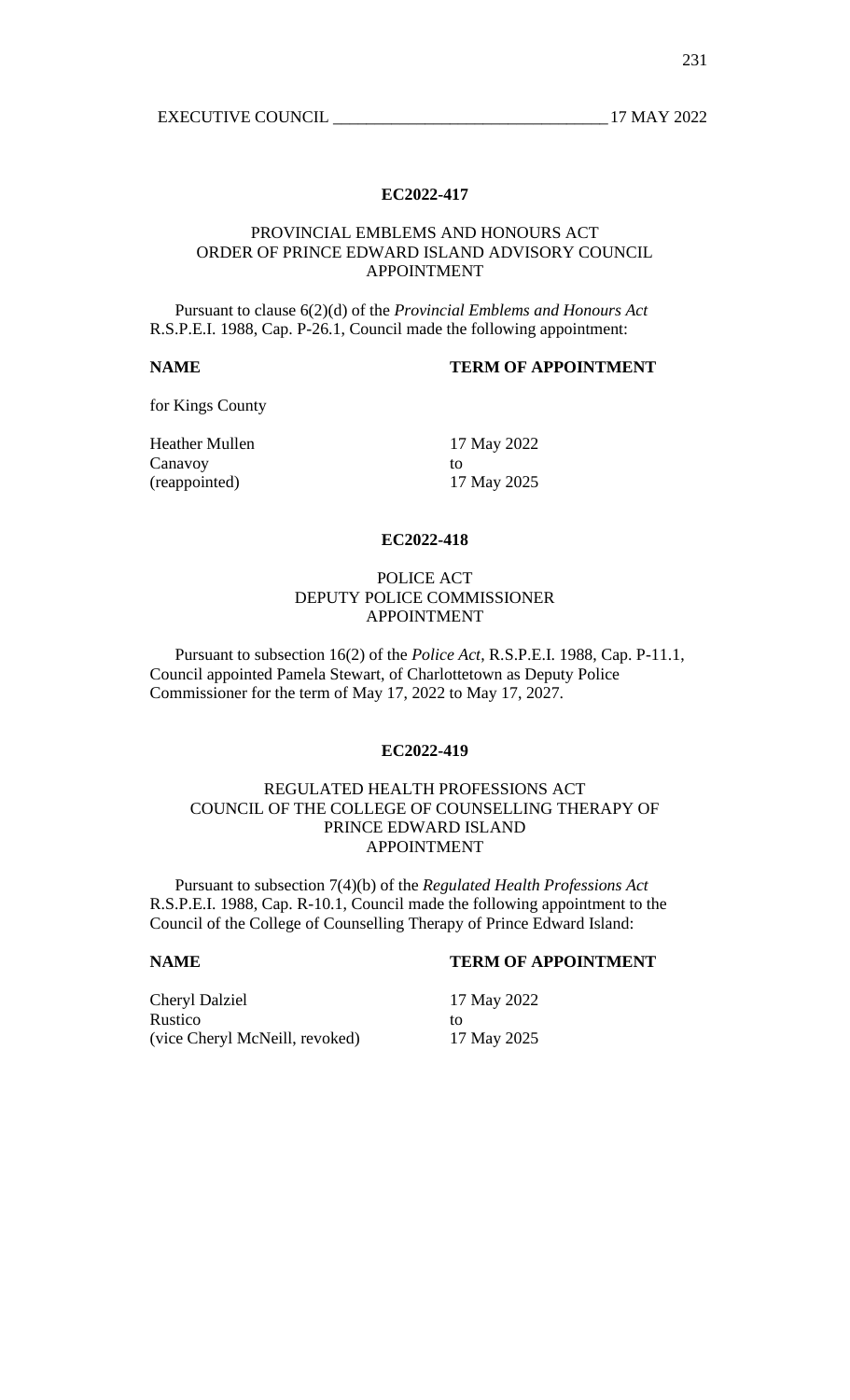# REGULATED HEALTH PROFESSIONS ACT COUNCIL OF THE PRINCE EDWARD ISLAND COLLEGE OF OCCUPATIONAL THERAPISTS APPOINTMENTS

Pursuant to subsection 7(4)(b) of the *Regulated Health Professions Act* R.S.P.E.I. 1988, Cap. R-10.1, Council made the following appointments to the Council of the Prince Edward Island College of Occupational Therapists:

# **NAME TERM OF APPOINTMENT**

| Donald Love        | 25 June 2022 |
|--------------------|--------------|
| Charlottetown      | to           |
| (reappointed)      | 25 June 2025 |
| John Nicholas Sims | 31 July 2022 |
| Cornwall           | to           |
| (reappointed)      | 31 July 2025 |

### **EC2022-421**

# SOCIAL ASSISTANCE ACT SOCIAL PROGRAMS APPEAL BOARD APPOINTMENT

Pursuant to section 5 of the *Social Assistance Act* R.S.P.E.I. 1988, Cap. S-4.3, Council made the following appointment:

# **NAME TERM OF APPOINTMENT**

Ashley Schurman 17 May 2022 Summerside to to to the total contract of the total contract of the total contract of the total contract of the total contract of the total contract of the total contract of the total contract of the total contract of the (reappointed) 17 May 2025